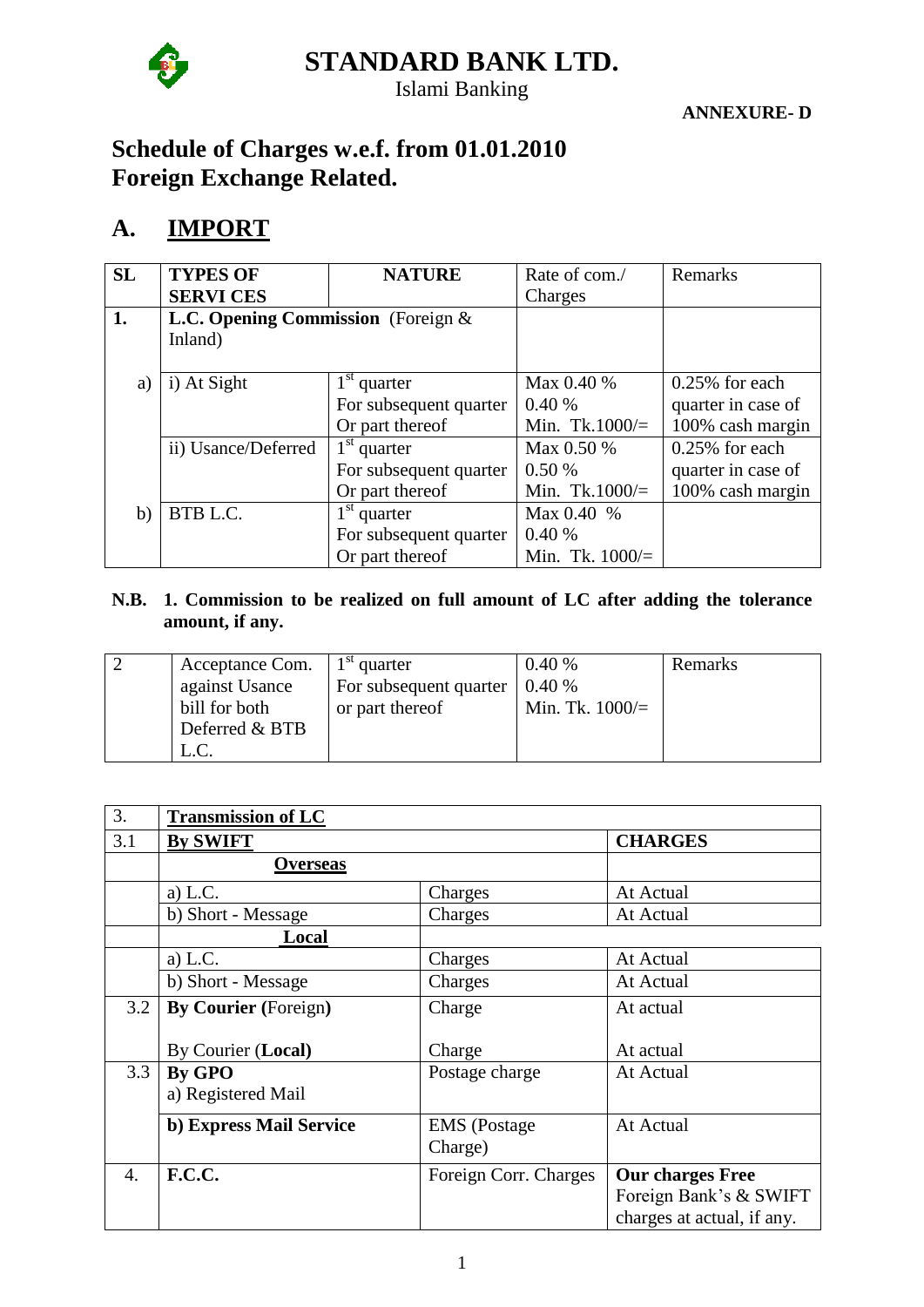

## Islami Banking

### **ANNEXURE- D**

| Sl.              | <b>TYPES OF SERVI CES</b>                                                                                                                       | <b>NATURE</b>                         | <b>CHARGES</b>                                                                                                      | <b>Remarks</b> |
|------------------|-------------------------------------------------------------------------------------------------------------------------------------------------|---------------------------------------|---------------------------------------------------------------------------------------------------------------------|----------------|
| $\overline{5}$ . | <b>L.C.</b> Amendment                                                                                                                           |                                       |                                                                                                                     |                |
|                  | a) Increase of value and<br><b>Extension of Time</b>                                                                                            | L.C. Opening<br>Com.                  | As of L/C opening com.<br>mentioned in other page<br>for increased amount<br>Min.-Tk.750 $/=$                       |                |
|                  | b) Other than<br><b>Increase</b> of value                                                                                                       | LC Opening<br>Com                     | No fresh com.<br>will be charged<br>Charges Tk.750/ $=$                                                             |                |
|                  | c) Transmission                                                                                                                                 | <b>SWIFT</b>                          | At actual                                                                                                           |                |
|                  | Foreign                                                                                                                                         | By courier                            | At actual                                                                                                           |                |
|                  | Local                                                                                                                                           | By courier                            | At actual                                                                                                           |                |
|                  |                                                                                                                                                 | By GPO                                | At actual                                                                                                           |                |
|                  |                                                                                                                                                 | <b>Express Mail</b><br><b>Service</b> | At actual                                                                                                           |                |
| 6.               | L.C. Cancellation / Expired<br>Un-utilized.                                                                                                     | Charges/Fee                           | <b>Our Charges Free</b><br>Foreign Bank<br>Charges and<br>confirmation charges,<br>if any at actual                 |                |
|                  |                                                                                                                                                 | <b>SWIFT</b>                          | At Actual                                                                                                           |                |
|                  |                                                                                                                                                 | Courier                               | At actual                                                                                                           |                |
|                  |                                                                                                                                                 | Postage                               | At actual                                                                                                           |                |
| 7. a)            | <b>Collection Of</b><br><b>Investment/Credit Report</b><br>through Dun & Bradstreet<br>ltd./others                                              | Charges                               | At<br>actual<br>as<br>per<br>schedule of Charges<br>provided by D & B ltd<br>or any other Credit<br>Report provider |                |
| b)               | <b>Collection of</b><br><b>Investment/Credit Report</b><br>by SWIFT                                                                             | Charges                               | <b>SWIFT Charges at</b><br>actual plus service<br>charges Tk.500/=                                                  |                |
| 8.               | <b>Issuance of Shipping</b><br>Guarantee in absence of<br>original documents provided<br>full value of documents is<br>deposited by the client. | Charges                               | Tk.1000/ $=$ per instant                                                                                            |                |
| 9.               | MIB.                                                                                                                                            | Profit                                | As per profit rate<br>fixed or to be fixed<br>by the bank from<br>time to time                                      |                |
| 10.              | Discrepancy charges against<br><b>Import Documents</b>                                                                                          | Charges                               | For Foreign-<br>$USD50/=$<br>For Local Eqv. Taka<br>of USD $25/=$                                                   |                |
| 11. $a)$         | $MPI (TR)$<br>Handling <b>MPI</b> (TR)<br>documents.                                                                                            | Com.                                  | 0.50%<br>Minimum Tk. 1000/-<br>Maximum Tk.<br>$20,000/-$                                                            |                |
| b)               | Profit in <b>MPI(TR)</b> facility.                                                                                                              | Project                               | $N/A$ as per our<br>bank's Investment<br>Policy                                                                     |                |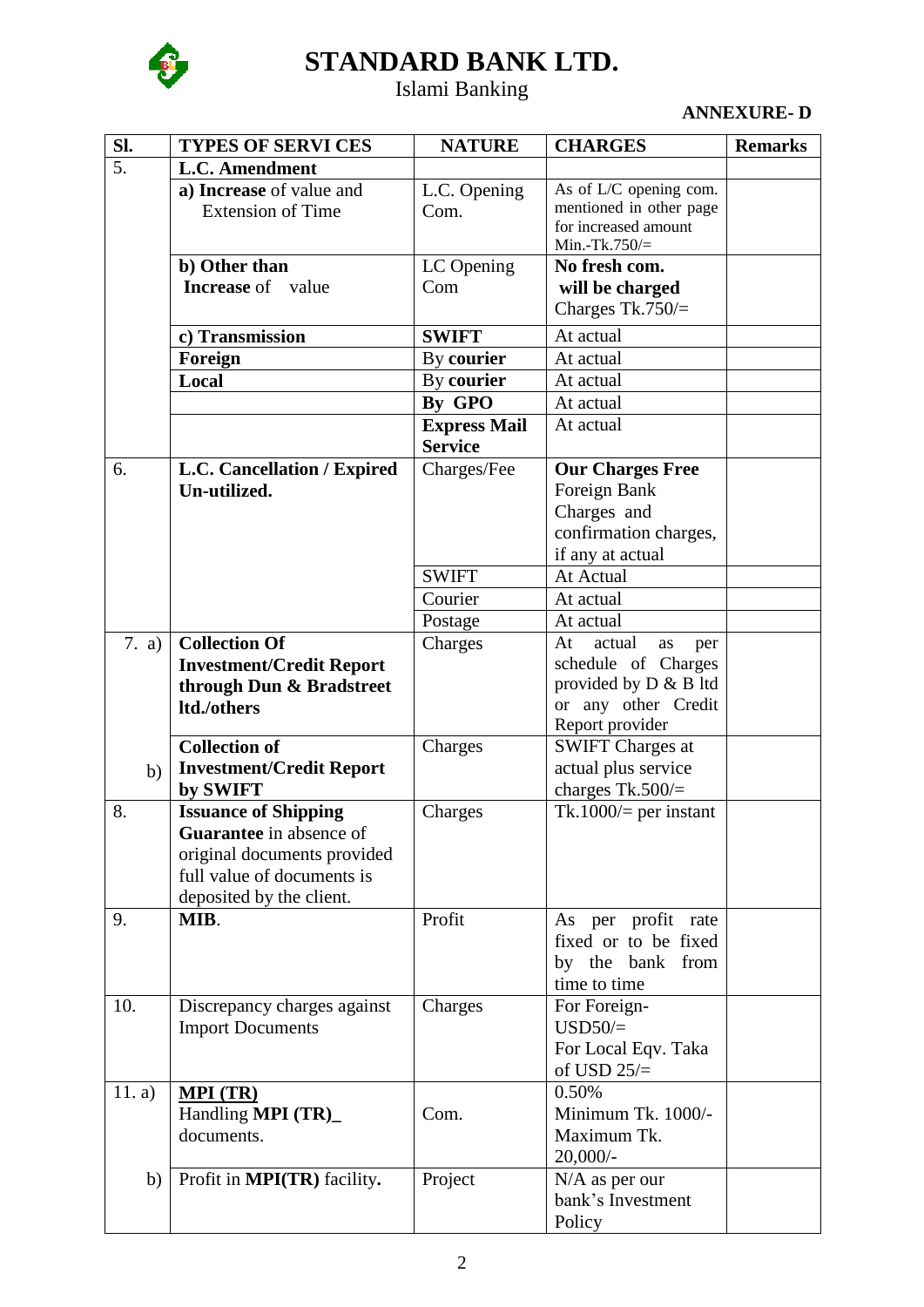

Islami Banking

### **ANNEXURE- D**

### **Add Confirmation:**

| SI. | <b>TYPES OF SERVICES</b>     | <b>NATURE</b>        | <b>CHARGES</b>       | <b>Remarks</b> |
|-----|------------------------------|----------------------|----------------------|----------------|
| 12. | Confirmation of Foreign      | Conf. Charges        | $0.20\%$ for each    |                |
|     | (Export) LC by us            |                      | quarter              |                |
|     |                              |                      | Min. - USD 50.00     |                |
|     |                              | Stamp, Postage/      | At actual            |                |
|     |                              | Courier/SWIFT        |                      |                |
|     |                              | Charges              |                      |                |
| 13. |                              |                      | @ 0.20% for each     |                |
|     | <b>Confirmation of Local</b> | Conf. charges        | quarter              |                |
|     | LC by us                     |                      | Min Tk.2,000/ $=$    |                |
|     |                              | Stamp, Postage/      | At actual            |                |
|     |                              | Courier/SWIFT        |                      |                |
|     |                              | Charges              |                      |                |
| 14. | Confirmation of our LC       |                      | Foreign Bank's       |                |
|     | by foreign bank.<br>a)       | Conf. charges On     | confirmation charges |                |
|     |                              | A/C of Applicant     | at actual plus our   |                |
|     |                              |                      | bank shall realize   |                |
|     |                              |                      | additional 0.20%     |                |
|     |                              |                      | com. flat at opening |                |
|     |                              |                      | or subsequent stage  |                |
|     |                              |                      | Min. Tk. $1,000/=$   |                |
|     | b)                           | <b>SWIFT Charges</b> | At actual            |                |
|     |                              | Conf. charges On     | 0.20% Flat           |                |
|     |                              | A/C of Beneficiary   | Min Tk. $2,000/$ =   |                |
|     |                              | <b>SWIFT Charges</b> | At actual            |                |

#### **N.B. If cash collateral is provided by the bank for obtaining confirmation from foreign bank, importer will have to pay additional charges on the cash collateral amount at prevailing EURO dollar or LIBOR rate.**

### **B. EXPORT**

| SI.           | <b>TYPES OF SERVICES</b>       | <b>NATURE</b> | <b>CHARGES</b>     | <b>Remarks</b> |
|---------------|--------------------------------|---------------|--------------------|----------------|
| 15.a)         | <b>Advising of Foreign</b>     | Charges       | Tk.750/flat        |                |
|               | Export L/C.                    |               |                    |                |
| b)            | Advising of its amendment      |               | Tk.750/flat        |                |
| $\mathbf{c})$ | Advising of Local Export       | Charges       | Tk.750/flat        |                |
|               | L/C.                           |               |                    |                |
| d)            | Advising of its amendment.     |               | Tk.750/ flat       |                |
| 16.           | <b>Transfer of Overseas LC</b> |               |                    |                |
| a)            | For our Client                 | Charges       | Tk.750/ plus SWIFT |                |
|               |                                |               | charges at actual  |                |
|               | Non Client                     | Charges       | Tk.750/ plus SWIFT |                |
|               |                                |               | charges at actual  |                |
| b)            | <b>Transfer of amendment</b>   |               |                    |                |
|               | For our Client                 | Charges       | Tk.750/ plus SWIFT |                |
|               |                                |               | charges at actual  |                |
|               | Non Client                     | Charges       | Tk.750/ plus SWIFT |                |
|               |                                |               | charges at actual  |                |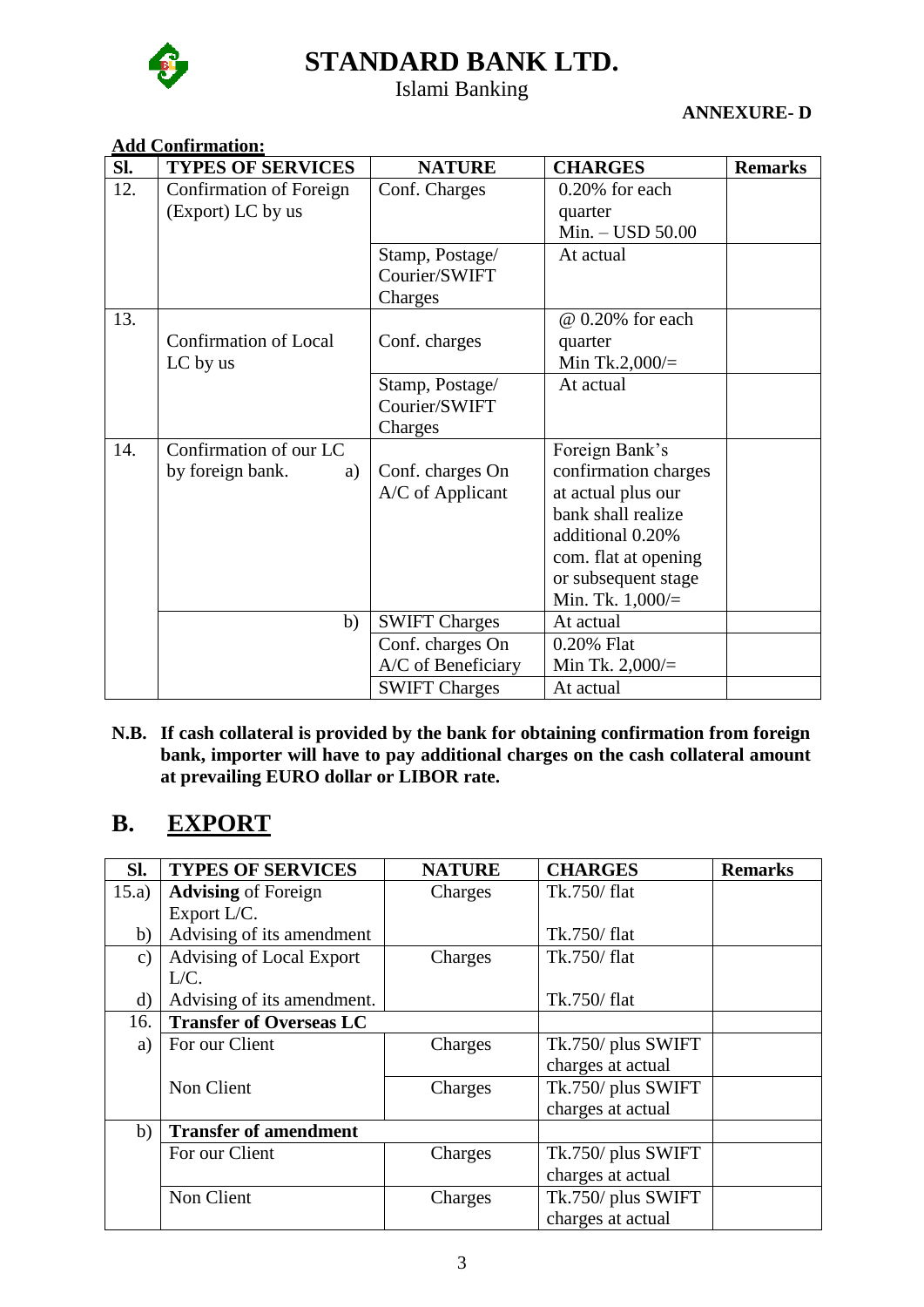

### Islami Banking

#### **ANNEXURE- D**

| Sl.  | <b>TYPES OF SERVICES</b>        | <b>NATURE</b>  | <b>CHARGES</b>        | <b>Remarks</b> |
|------|---------------------------------|----------------|-----------------------|----------------|
| 17.  | <b>Cancellation of</b>          | Charges        | Tk.750/ plus SWIFT    |                |
|      | <b>Transfer of Overseas</b>     |                | charges at actual     |                |
|      | LC                              |                |                       |                |
| 18a) | <b>Transfer of Local LC</b>     |                |                       |                |
|      | For our Client                  | Charges        | Tk.750/ plus SWIFT,   |                |
|      |                                 |                | postage at actual     |                |
|      | Non Client                      | Charges        | Tk.750/ plus SWIFT,   |                |
|      |                                 |                | postage at actual     |                |
| b)   | Transfer of amendment           |                |                       |                |
|      | For our Client                  | Charges        | Tk.750/ plus SWIFT,   |                |
|      |                                 |                | postage at actual     |                |
|      | Non Client                      | Charges        | Tk.750/ plus SWIFT,   |                |
|      |                                 |                | postage at actual     |                |
| 19.  | <b>Cancellation of Transfer</b> | Charges        | Tk.750/ plus SWIFT,   |                |
|      | Local LC                        |                | postage at actual     |                |
| 20.  | Negotiation of                  | Charges/Com.   | 0.15%                 | OD Sight       |
|      | (Sight/Usance) Export           |                | plus other charges if | Rate to be     |
|      | bill                            |                | any at actual.        | applied        |
|      | (FDBP)/FBP                      |                |                       | for Sight      |
|      |                                 |                |                       | Bill and       |
|      |                                 |                |                       | Usance         |
|      |                                 |                |                       | Rate for       |
|      |                                 |                |                       | Usance         |
|      |                                 |                |                       | <b>Bill</b>    |
|      |                                 | Courier /SWIFT | At actual             | At actual      |
|      |                                 | charges        |                       |                |

**N.B.** On realization, Branch Exchange Gain will be as follows**:** Dr. HO @TT Clean Cr. Party's A/C @ O.D. Sight (prevailing on the day of purchase) and Dr. Party's A/C for the profit of FDBP, if any.

|                   |       | 21   Processing of Export   Com./ Charges | $0.15\%$                     |  |
|-------------------|-------|-------------------------------------------|------------------------------|--|
| documents         |       |                                           | <b>plus</b> other charges if |  |
| (Sight/Usance)    | under |                                           | any at actual.               |  |
| collection (FDBC) |       |                                           |                              |  |
|                   |       | Courier/SWIFT                             | At actual                    |  |
|                   |       | charges                                   |                              |  |

**N.B.** Instruction issued or to be issued from time to time by the Customs Commissionerate/NBR regarding realization of Source Tax (presently 0.25%) on realized value against export to be followed.

| 22. | Negotiation of Export bill   Charges/Com. | Tk.600/= + profit for |  |
|-----|-------------------------------------------|-----------------------|--|
|     | local<br>currency<br>1n                   | the period the bill   |  |
|     | (LDBP)/IBP                                | remain outstanding as |  |
|     |                                           | per circular          |  |

**N.B. Instruction issued or to be issued from time to time by the Customs Commissionerate /NBR regarding realization of Source Tax (presently 0.25%) on realized value against export to be followed.**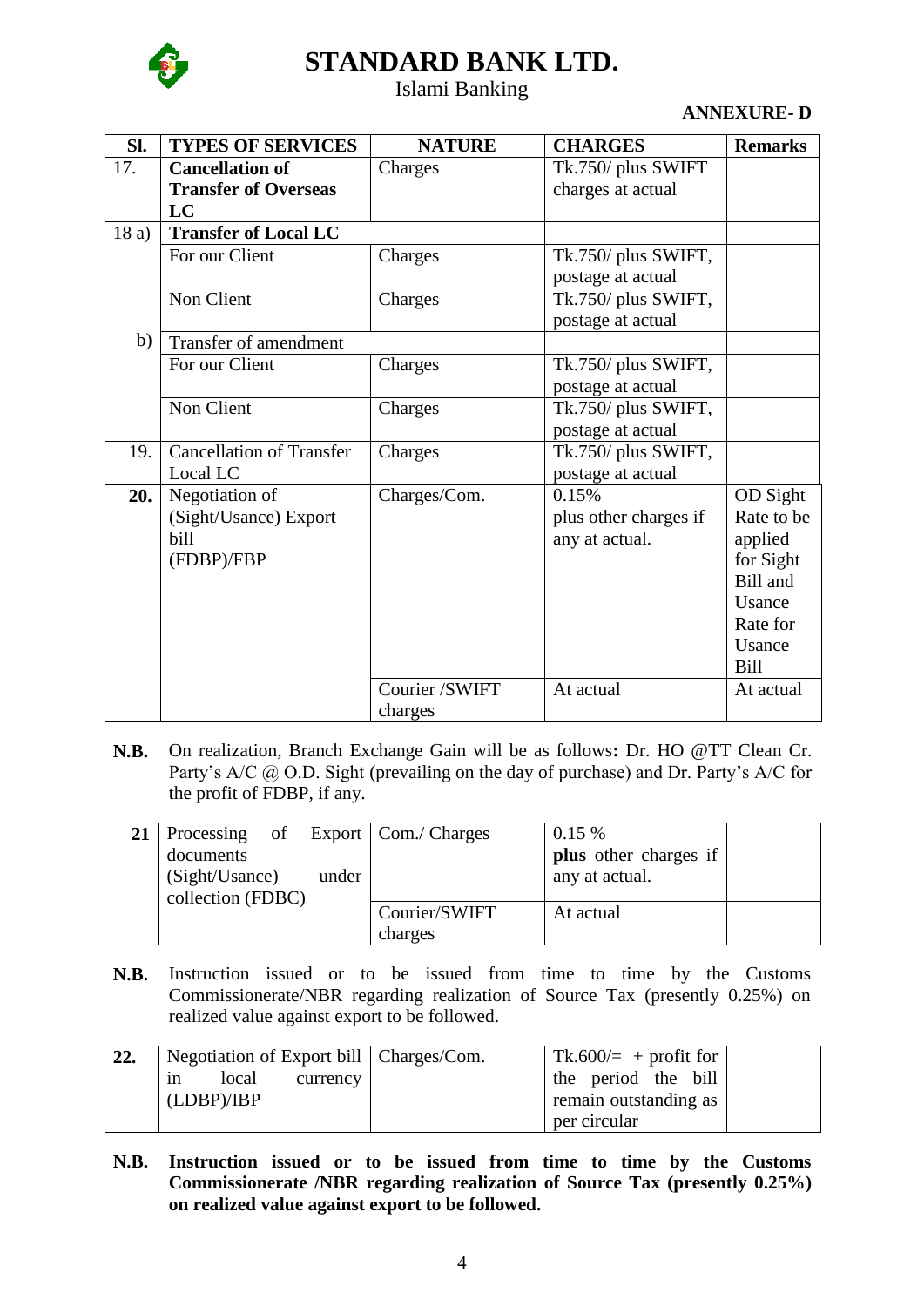

### Islami Banking

**ANNEXURE- D**

## **C. BANK GUARANTEE**

| 23.           | <b>FOREIGN BANK</b>                               |              |                                |  |
|---------------|---------------------------------------------------|--------------|--------------------------------|--|
|               | <b>GUARANTEE</b>                                  |              |                                |  |
| a)            | Advising of guarantee to                          | Charges      | Tk. $1200/$                    |  |
|               | the beneficiary in original                       |              |                                |  |
|               | without any engagement on                         |              |                                |  |
|               | our part.                                         |              |                                |  |
| $\mathbf{b}$  | Advising of guarantee in                          | Com./charges | $0.50\%$ per quarter           |  |
|               | original by adding<br>our                         |              | or part there of .             |  |
|               | confirmation<br>with<br>full                      |              | Min. Tk1500/ $= + \text{cost}$ |  |
|               | engagement on our part.                           |              | of<br>Tax,<br>stamp,           |  |
|               |                                                   |              | SWIFT etc. if any              |  |
| $\mathbf{c})$ | Issuance of guarantee in                          | Com./charges | 0.50 % per quarter             |  |
|               | original by adding<br>our                         |              | or part there of.              |  |
|               | confirmation against 100 %                        |              | Min. Tk1500/ $=$ + cost        |  |
|               | guarantee<br>of<br>counter                        |              | of<br>Tax,<br>stamp,           |  |
|               | foreign correspondents                            |              | SWIFT etc. if any              |  |
|               | (If charges are on benef.                         |              |                                |  |
|               | A/C.                                              |              |                                |  |
| d)            | Issuance of guarantee with $\vert$ Com. / charges |              | $0.50\%$ per quarter           |  |
|               | our full engagement<br>on                         |              | or part there of.              |  |
|               | A/C of our client                                 |              | Min. $Tk1500/= + \text{cost}$  |  |
|               |                                                   |              | of<br>Tax,<br>stamp,           |  |
|               |                                                   |              | SWIFT etc. if any              |  |
| e)            | bid<br>of<br>Issuance                             | Com.         | 0.50 % per quarter or          |  |
|               | performance bond / counter                        |              | part there of .Min.            |  |
|               | guarantee against foreign                         |              | Tk.1500/ $=$ + cost of         |  |
|               | bank guarantee. (If charges                       |              | stamp, Tax, SWIFT              |  |
|               | are on benef. A/C.)                               |              | etc. if any                    |  |

### **D. FOREIGN REMITTANCE (INWARD)**

|                           |  | 24. Purchase of FDD, Com./ charges | Tk.0.20% per USD       |  |
|---------------------------|--|------------------------------------|------------------------|--|
| a) Cheques, T.C. drawn    |  |                                    | Tk.0.30% per GBP +     |  |
| abroad. (FDBP)            |  |                                    | exchange earnings.     |  |
| (O.D.Transfer buying rate |  |                                    | (In all other currency |  |
| to be applied)            |  |                                    | at per with USD)       |  |
|                           |  | Courier/ SWIFT                     | At actual              |  |

**N.B.** On realisation, Branch exchange gain will be : Dr.HO @ TT clean rate Cr. FBP @OD Transfer rate (prevailing on the day purchase). FDBP TO BE CREATED FOR OUR TESTED CLIENTS ONLY WITH OBTAING INDEMNITY.

| b)   Payment of any foreign $\vert$ Com.  | Free |  |
|-------------------------------------------|------|--|
| taka draft which are                      |      |  |
| drawn on our bank                         |      |  |
| c) $\vert$ Encashment of any $\vert$ Com. | Free |  |
| foreign T.T. in Taka. at                  |      |  |
| our counter                               |      |  |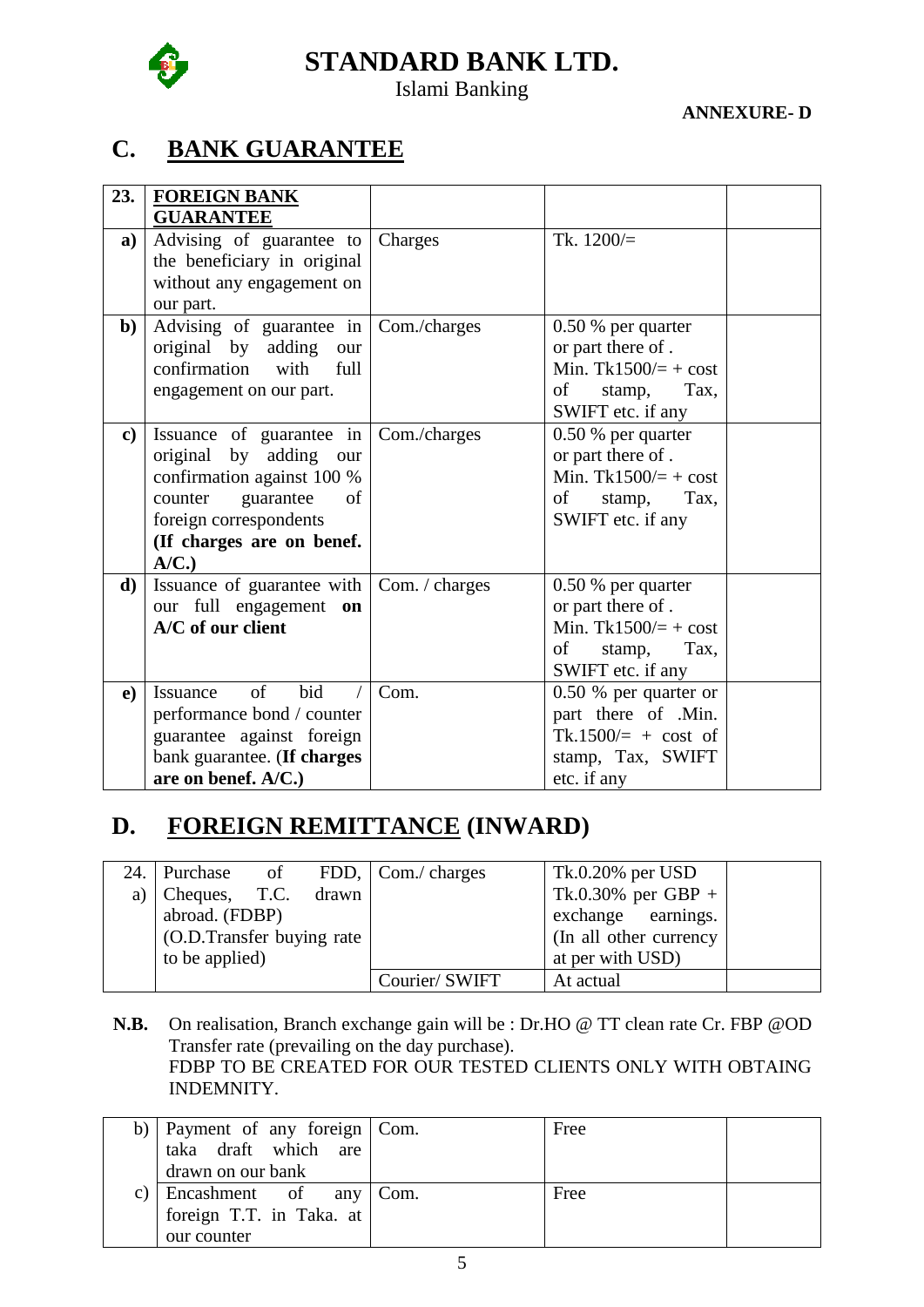

### Islami Banking

### **ANNEXURE- D**

| d) | of<br>Encashment                     | Handling charge | Foreign Bank/SWIFT         |  |
|----|--------------------------------------|-----------------|----------------------------|--|
|    | F.C.Draft/M.T.                       |                 | charges at actual plus     |  |
|    |                                      |                 | service charge             |  |
|    |                                      |                 | $Tk.300/=$                 |  |
| e) | Issuance of FC Draft                 | Com/            | Free                       |  |
|    | under remtt. arrangement             | Charges         |                            |  |
|    | Bangladesh<br>drawn<br>on            |                 |                            |  |
|    | Bank                                 |                 |                            |  |
|    | Issuance of FC Draft                 | Com/            | USD $10/=\text{flat}$ plus |  |
|    | Bangladesh<br>drawn<br><sub>on</sub> | Charges         | VAT if any                 |  |
|    | Bank                                 |                 |                            |  |
| h) | Purchase of FC Cash                  | Com.            | As per daily<br>Exch.      |  |
|    |                                      | Charges         | Rate Circular              |  |

## **E. COLLECTION**

| S1.           | <b>TYPES OF SERVI CES</b>   | <b>NATURE</b> | <b>CHARGES</b>      | <b>Remarks</b> |
|---------------|-----------------------------|---------------|---------------------|----------------|
| 25.           | Collection of clean item    | Charges       | $Tk.300/=$ plus     |                |
| a)            | (FDD /TC/ Cheque) -         |               | Postage, Courier,   |                |
|               | (FBC)                       |               | SWIFT & Foreign     |                |
|               |                             |               | Bank charges if any |                |
|               |                             |               | at actual           |                |
|               | For Documentary Bills       | Charges/      | 0.15%               |                |
| b)            | for Collection without LC   | Com.          | Plus postage $&$    |                |
|               | (FDBC)                      |               | SWIFT charge if any |                |
|               |                             |               | at actual.          |                |
| $\mathbf{c})$ | For documentary bills for   | Charge/Com.   | 0.15%               |                |
|               | collection (Under all type  |               | Plus postage $&$    |                |
|               | of L.C.) (FDBC)             |               | SWIFT charge if any |                |
|               |                             |               | at actual.          |                |
|               | For Inward documentary      | Com.          | 0.15%               |                |
| $\mathbf{d}$  | bills for collection (Under |               | Plus postage $&$    |                |
|               | all type of L.C.)           |               | SWIFT charge if any |                |
|               |                             |               | at actual.          |                |
|               | Collection of proceeds of   | Charges.      | Tk. $300/$ per      |                |
| e)            | any F.C. draft from local   |               | instrument.         |                |
|               | Bank which<br>are<br>not    |               |                     |                |
|               | primarily<br>collected      |               |                     |                |
|               | through clearing or not     |               |                     |                |
|               | drawn<br>Bangladesh<br>on   |               |                     |                |
|               | Bank.                       |               |                     |                |

**N.B.: Collection of Draft will be with recourse basis for our tested clients only.**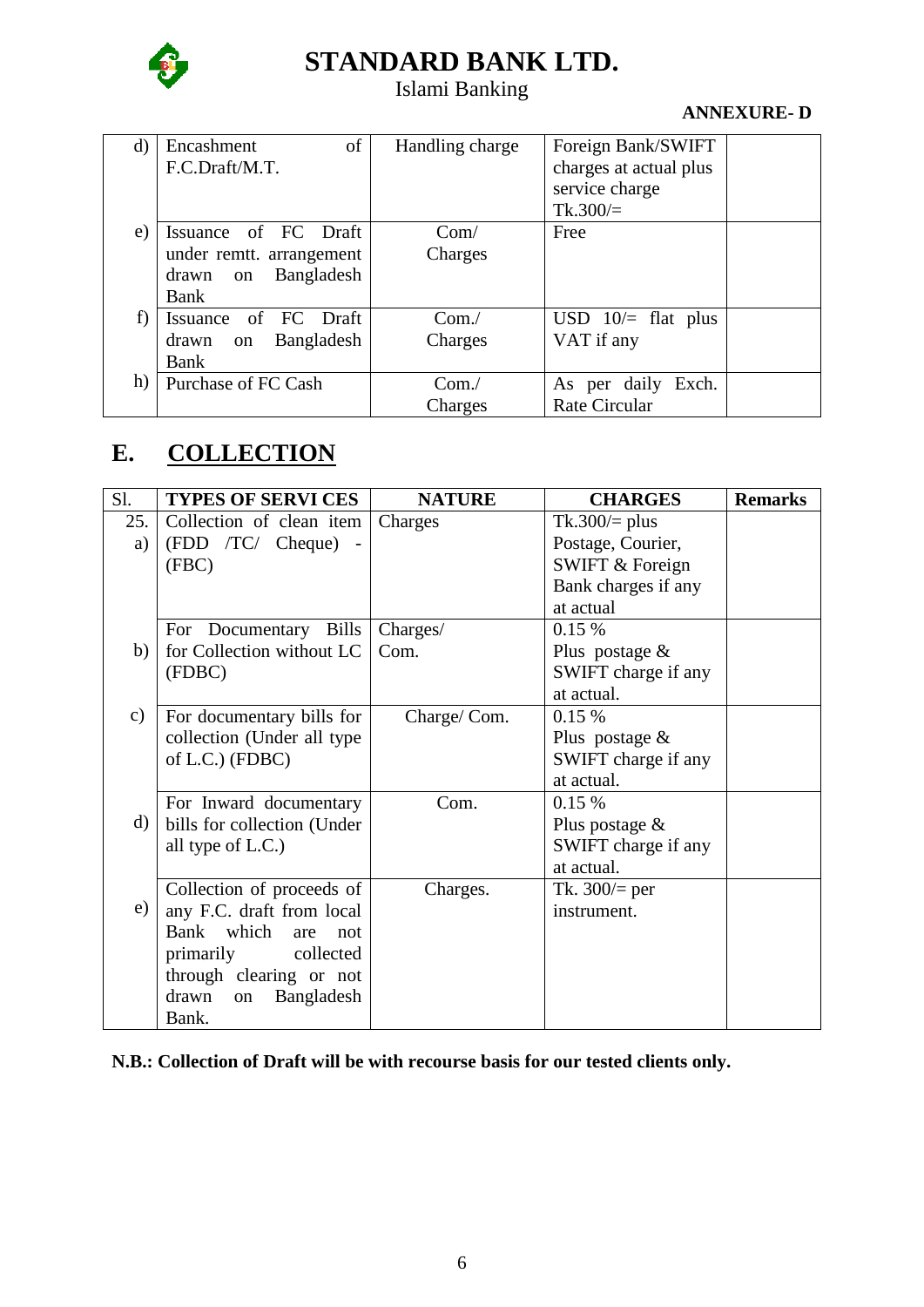

### Islami Banking

### **ANNEXURE- D**

# **F. OUTWARD**

| S1.           | <b>TYPES OF SERVI CES</b>                                              | <b>NATURE</b>          | <b>CHARGES</b>                                 | <b>Remarks</b>                                       |
|---------------|------------------------------------------------------------------------|------------------------|------------------------------------------------|------------------------------------------------------|
| 26.a)         | Issuance of<br>$i)$ T.C.<br>ii) Cash<br>iii)Endorsement in<br>passport | Com. & charges         | Tk. 250/- Cash<br>Dollar endorsement<br>charge | TC to be<br>deleted<br>as the<br>service<br>withdraw |
|               |                                                                        |                        |                                                | n by<br><b>AMEX</b><br><b>TC</b> Group               |
| b)            | Issuance of FDD on our<br>foreign correspondent                        | Com.<br>SWIFT charge   | Tk. 250/- Cash Dollar<br>endorsement charge    |                                                      |
| $\mathbf{c})$ | Issuance of T.T./EFT<br>(F.C.) through foreign<br>correspondents       | Com.                   | Tk. 250/- Cash Dollar<br>endorsement charge    |                                                      |
| d)            | <b>Cancellation of FDD</b>                                             | Com. /<br>SWIFT charge | Tk. 250/- Cash Dollar<br>endorsement charge    |                                                      |

# G. **MISCELLANEOUS**

| 27. a)   |                                         |                 | Tk.300/ $=$ for each    |
|----------|-----------------------------------------|-----------------|-------------------------|
|          | Issuance of no objection<br>certificate | Com.            | case.                   |
|          |                                         |                 |                         |
| b)       | Charges against issuance                | Charges         | $Tk.200/ = for each$    |
|          | of LCAF/LC Application                  |                 | item                    |
|          | Form / IMP / EXP Form                   |                 |                         |
| c)       | Issuance of PRC.                        | Charges         | $Tk.500/ =$             |
|          | Realization<br>(Proceed)                |                 |                         |
|          | Certificate)                            |                 |                         |
| $\rm d)$ | Handling Cash Subsidy/                  | Processing fee  | $Tk.1000/-$ claim up to |
|          | duty drawback                           |                 | Tk.1.0 lac              |
|          |                                         |                 | $Tk.2500/- claim for$   |
|          |                                         |                 | Tk. 1.0 lac above up    |
|          |                                         |                 | to $5.0$ lac            |
|          |                                         |                 | $Tk.3500/- claim for$   |
|          |                                         |                 | Tk. 5.0 lac above up    |
|          |                                         |                 | to $10.0$ lac           |
|          |                                         |                 | Tk.5000/- claim up to   |
|          |                                         |                 | Tk.10.0 lac above       |
| e)       | Opening of Student file                 | Handling charge | $Tk.5,000/=$            |
|          |                                         |                 |                         |
| f        | of<br><b>BTB</b><br>LC<br>Issuance      | Fee             | $Tk.500/=$              |
|          | certificate                             |                 |                         |
| g)       | Issuance of $C \& F$                    | Fee             | $Tk.500/=$              |
|          | certificate                             |                 |                         |
| h)       | Verification of BL and                  | Fee             | $Tk.200/=$              |
|          | <b>BG</b>                               |                 |                         |
|          |                                         |                 |                         |